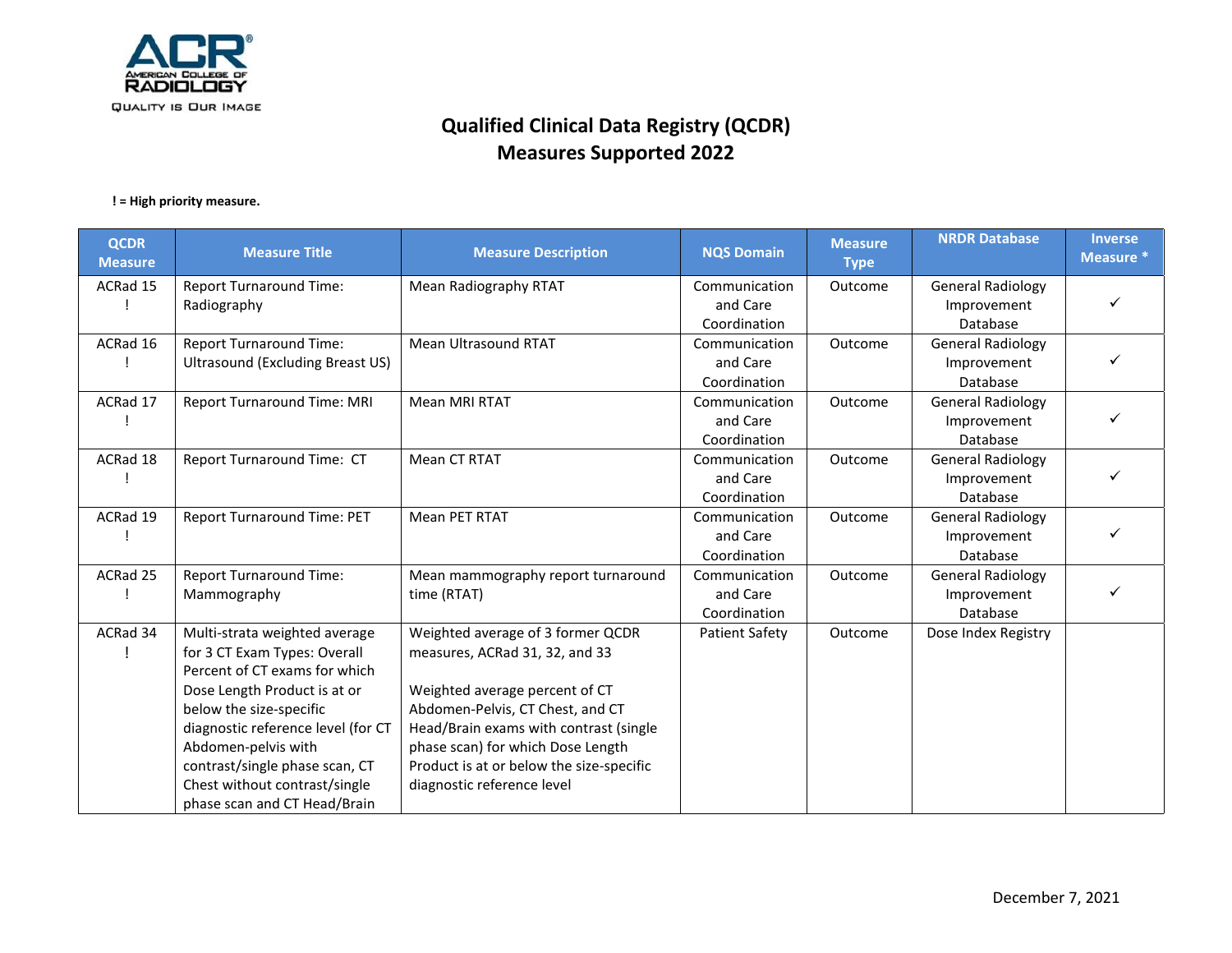

| <b>QCDR</b><br><b>Measure</b> | <b>Measure Title</b>                                                                             | <b>Measure Description</b>                                                                                                                                                                                                                                                                                            | <b>NQS Domain</b>                         | <b>Measure</b><br><b>Type</b> | <b>NRDR Database</b>                                               | <b>Inverse</b><br>Measure * |
|-------------------------------|--------------------------------------------------------------------------------------------------|-----------------------------------------------------------------------------------------------------------------------------------------------------------------------------------------------------------------------------------------------------------------------------------------------------------------------|-------------------------------------------|-------------------------------|--------------------------------------------------------------------|-----------------------------|
|                               | without contrast/single phase<br>scan)                                                           |                                                                                                                                                                                                                                                                                                                       |                                           |                               |                                                                    |                             |
| ACRad 36                      | <b>Incidental Coronary Artery</b><br>Calcification Reported on Chest<br>СT                       | Percentage of final reports for male<br>patients aged 18 years through 50 and<br>female patients aged 18 through 65 years<br>undergoing noncardiac noncontrast<br>chest CT exams or with and without<br>contrast chest CT exams that note<br>presence or absence of coronary artery<br>calcification or not evaluable | Communication<br>and Care<br>Coordination | Process                       | <b>General Radiology</b><br>Improvement<br>Database/MIPS<br>Portal |                             |
| ACRad 37                      | Interpretation of CT Pulmonary<br>Angiography (CTPA) for<br><b>Pulmonary Embolism</b>            | Percentage of final reports for patients<br>aged 18 years and older undergoing CT<br>pulmonary angiography (CTPA) with a<br>finding of PE that specify the branching<br>order level of the most proximal level of<br>embolus (i.e. main, lobar, interlobar,<br>segmental, subsegmental)                               | Communication<br>and Care<br>Coordination | Process                       | <b>General Radiology</b><br>Improvement<br>Database/MIPS<br>Portal |                             |
| ACRad 38                      | Use of Low Dose Cranial CT or<br><b>MRI Examinations for Patients</b><br>with Ventricular Shunts | Percentage of patients aged less than 18<br>years with a ventricular shunt<br>undergoing cranial imaging exams to<br>evaluate for ventricular shunt<br>malfunction undergoing either low dose<br>cranial CT exams or MRI                                                                                              | <b>Patient Safety</b>                     | Process                       | <b>General Radiology</b><br>Improvement<br>Database/MIPS<br>Portal |                             |
| ACRad 40                      | Use of Structured Reporting in<br>Prostate MRI                                                   | Percentage of final reports for male<br>patients aged 18 years and older<br>undergoing prostate MRI for prostate<br>cancer screening or surveillance that<br>include reference to a validated scoring                                                                                                                 | Communication<br>and Care<br>Coordination | Process                       | <b>General Radiology</b><br>Improvement<br>Database/MIPS<br>Portal |                             |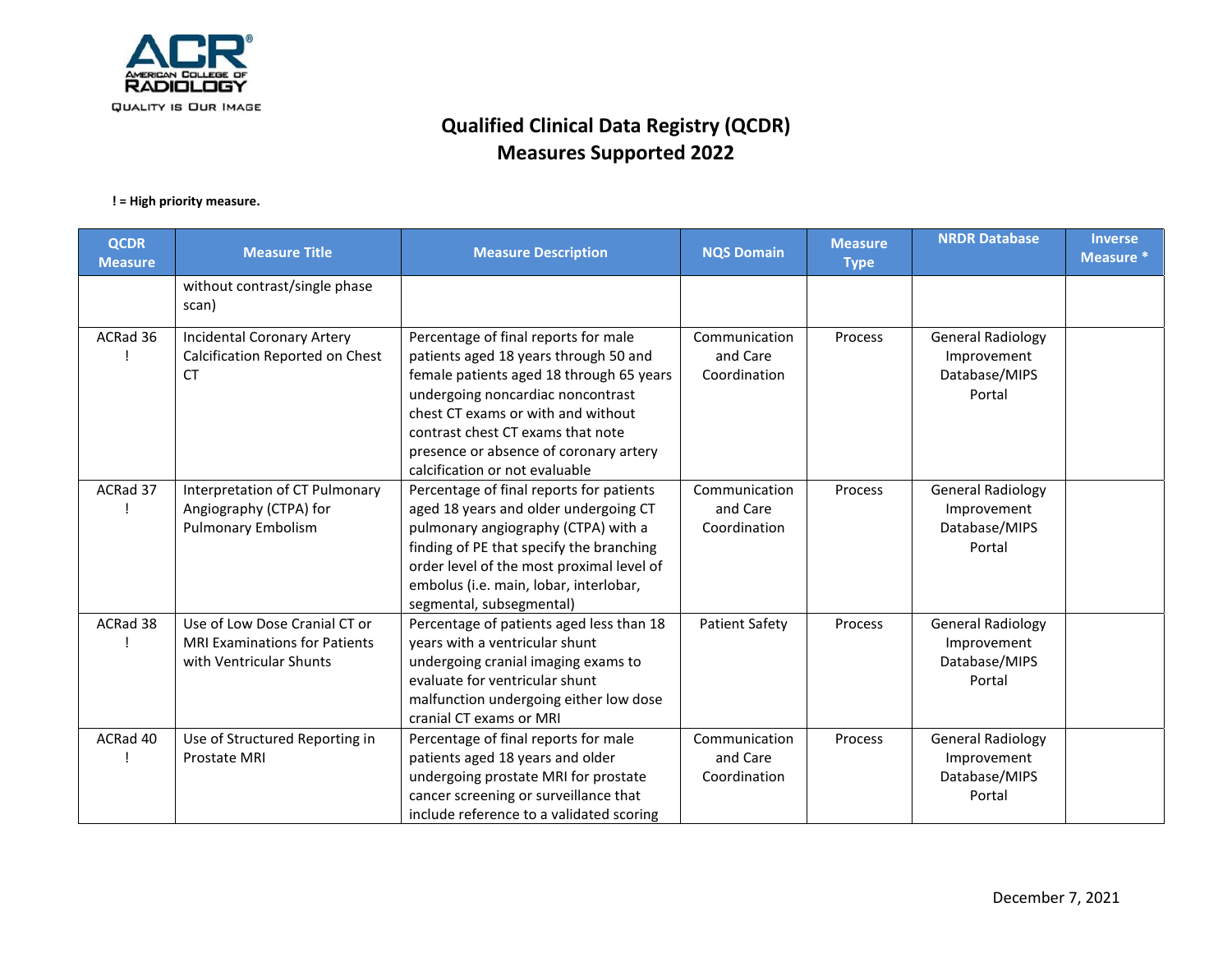

| <b>Measure Title</b>                                           | <b>Measure Description</b>                                                                                                                                                                                                                                                                                                                                                                                                                                                                                                                                                                                                                | <b>NQS Domain</b>                                                                                                                                               | <b>Measure</b><br><b>Type</b> | <b>NRDR Database</b>                                               | <b>Inverse</b><br>Measure * |
|----------------------------------------------------------------|-------------------------------------------------------------------------------------------------------------------------------------------------------------------------------------------------------------------------------------------------------------------------------------------------------------------------------------------------------------------------------------------------------------------------------------------------------------------------------------------------------------------------------------------------------------------------------------------------------------------------------------------|-----------------------------------------------------------------------------------------------------------------------------------------------------------------|-------------------------------|--------------------------------------------------------------------|-----------------------------|
|                                                                | system such as Prostate Imaging<br>Reporting and Data System (PI-RADS)                                                                                                                                                                                                                                                                                                                                                                                                                                                                                                                                                                    |                                                                                                                                                                 |                               |                                                                    |                             |
| Use of Quantitative Criteria for<br>Oncologic FDG PET Imaging  | Percentage of final reports for all<br>patients, regardless of age, undergoing<br>non-CNS oncologic FDG PET studies that<br>include at a minimum:<br>Serum glucose (eg, finger stick at<br>a)<br>time of injection)<br>Uptake time (interval from injection<br>b)<br>to initiation of imaging)<br>One reference background (eg,<br>c)<br>volumetric normal liver or<br>mediastinal blood pool) SUV<br>measurement, along with<br>description of the SUV measurement<br>type (eg, SUVmax) and normalization<br>method (eg, BMI)<br>At least one lesional SUV<br>d)<br>measurement OR diagnosis of "no<br>disease-specific abnormal uptake" | Communication<br>and Care<br>Coordination                                                                                                                       | Process                       | <b>General Radiology</b><br>Improvement<br>Database/MIPS<br>Portal |                             |
| Surveillance Imaging for Liver<br>Nodules <10mm in Patients at | Percentage of final ultrasound reports<br>with findings of liver nodules < 10 mm for                                                                                                                                                                                                                                                                                                                                                                                                                                                                                                                                                      | Efficiency and<br><b>Cost Reduction</b>                                                                                                                         | Process                       | <b>General Radiology</b><br>Improvement                            |                             |
| Risk for Hepatocellular                                        | patients aged 18 years and older with a                                                                                                                                                                                                                                                                                                                                                                                                                                                                                                                                                                                                   |                                                                                                                                                                 |                               | Database/MIPS                                                      |                             |
|                                                                |                                                                                                                                                                                                                                                                                                                                                                                                                                                                                                                                                                                                                                           |                                                                                                                                                                 |                               | Portal                                                             |                             |
|                                                                |                                                                                                                                                                                                                                                                                                                                                                                                                                                                                                                                                                                                                                           |                                                                                                                                                                 |                               |                                                                    |                             |
|                                                                |                                                                                                                                                                                                                                                                                                                                                                                                                                                                                                                                                                                                                                           |                                                                                                                                                                 |                               |                                                                    |                             |
|                                                                | Carcinoma (HCC)                                                                                                                                                                                                                                                                                                                                                                                                                                                                                                                                                                                                                           | diagnosis of hepatitis B or cirrhosis<br>undergoing screening and/or surveillance<br>imaging for hepatocellular carcinoma<br>with a specific recommendation for |                               |                                                                    |                             |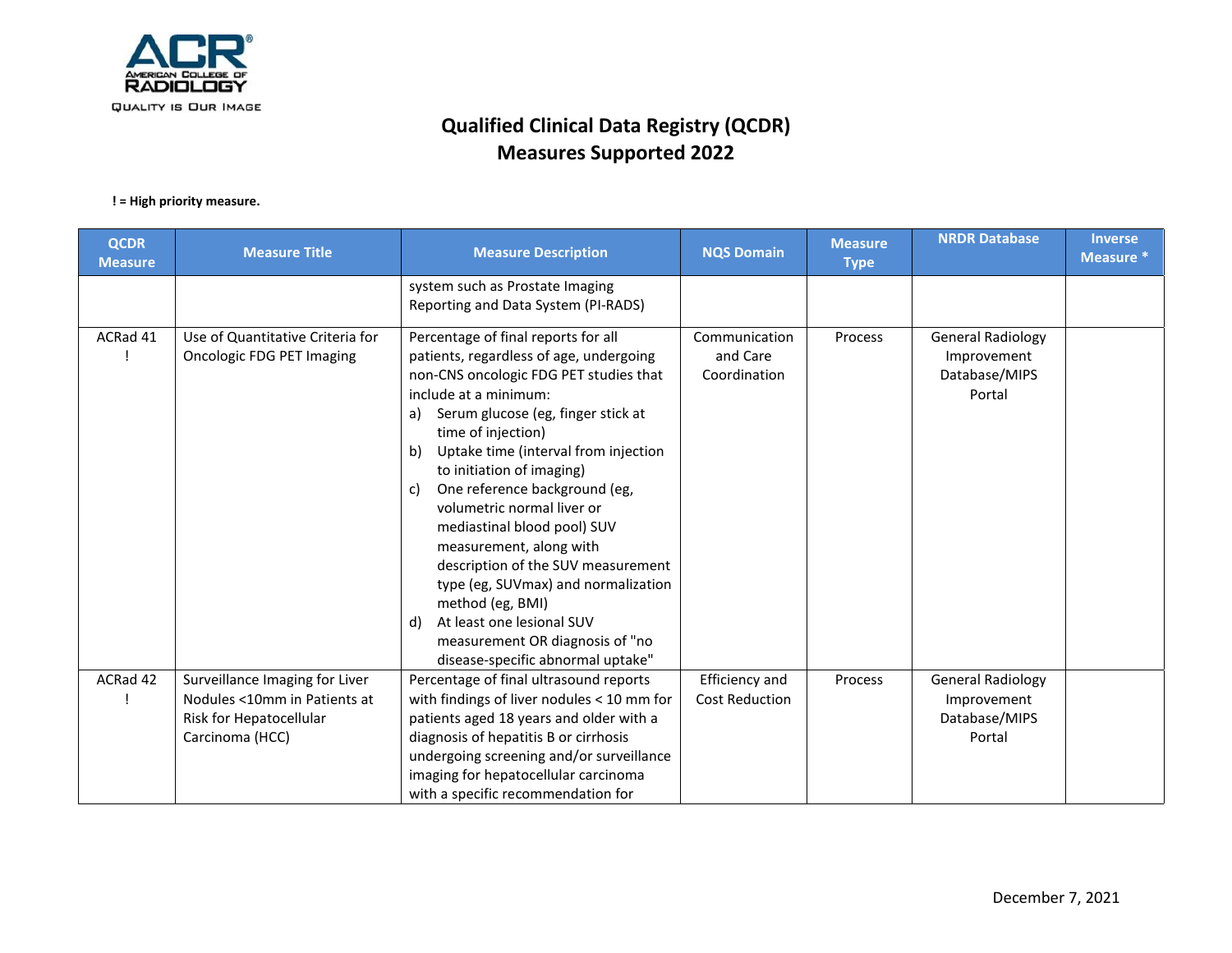

| <b>QCDR</b><br><b>Measure</b> | <b>Measure Title</b>                                                                                                                                                                | <b>Measure Description</b>                                                                                                                                                                                                                                                                                                                                                                       | <b>NQS Domain</b>                         | <b>Measure</b><br><b>Type</b> | <b>NRDR Database</b> | <b>Inverse</b><br>Measure * |
|-------------------------------|-------------------------------------------------------------------------------------------------------------------------------------------------------------------------------------|--------------------------------------------------------------------------------------------------------------------------------------------------------------------------------------------------------------------------------------------------------------------------------------------------------------------------------------------------------------------------------------------------|-------------------------------------------|-------------------------------|----------------------|-----------------------------|
|                               |                                                                                                                                                                                     | follow-up ultrasound imaging in 3-6<br>months based on radiological findings                                                                                                                                                                                                                                                                                                                     |                                           |                               |                      |                             |
| MEDNAX55                      | Use of ASPECTS (Alberta Stroke<br>Program Early CT Score) for non-<br>contrast CT Head performed for<br>suspected acute stroke                                                      | Percentage non-contrast CT Head<br>performed for suspected acute stroke<br>whose final reports include an ASPECTS<br>value                                                                                                                                                                                                                                                                       | <b>Effective Clinical</b><br>Care         | Process                       | <b>MIPS Portal</b>   |                             |
| <b>MSN13</b>                  | <b>Screening Coronary Calcium</b><br>Scoring for Cardiovascular Risk<br><b>Assessment Including Coronary</b><br><b>Artery Calcification Regional</b><br><b>Distribution Scoring</b> | Percentage of patients, regardless of age,<br>undergoing Coronary Calcium Scoring<br>who have measurable coronary artery<br>calcification (CAC)                                                                                                                                                                                                                                                  | <b>Effective Clinical</b><br>Care         | Process                       | <b>MIPS Portal</b>   |                             |
| <b>MSN15</b>                  | Use of Thyroid Imaging<br>Reporting & Data System (TI-<br>RADS) in Final Report to Stratify<br><b>Thyroid Nodule Risk</b>                                                           | Percentage of patients, regardless of age,<br>undergoing ultrasound of the neck with<br>findings of thyroid nodule(s) whose<br>reports include the TI-RADS assessment                                                                                                                                                                                                                            | Communication<br>and Care<br>Coordination | Process                       | <b>MIPS Portal</b>   |                             |
| <b>MSN16</b>                  | <b>Screening Abdominal Aortic</b><br>Aneurysm Reporting with<br>Recommendations                                                                                                     | Percentage of patients, aged 50-years-<br>old or older, who have had a screening<br>ultrasound for an abdominal aortic<br>aneurysm with a positive finding of<br>abdominal aortic aneurysm (AAA), that<br>have recognized clinical follow up<br>recommendations documented<br>in the final report and direct<br>communication of findings $\geq$ 5.5 cm in<br>size made to the ordering provider | <b>Effective Clinical</b><br>Care         | Process                       | <b>MIPS Portal</b>   |                             |
| QMM16                         | <b>IVC Filter Management</b><br>Confirmation                                                                                                                                        | Percentage of final reports for eligible<br>exams where an IVC filter is present and<br>the radiologist included a statement of                                                                                                                                                                                                                                                                  | <b>Patient Safety</b>                     | Process                       | <b>MIPS Portal</b>   |                             |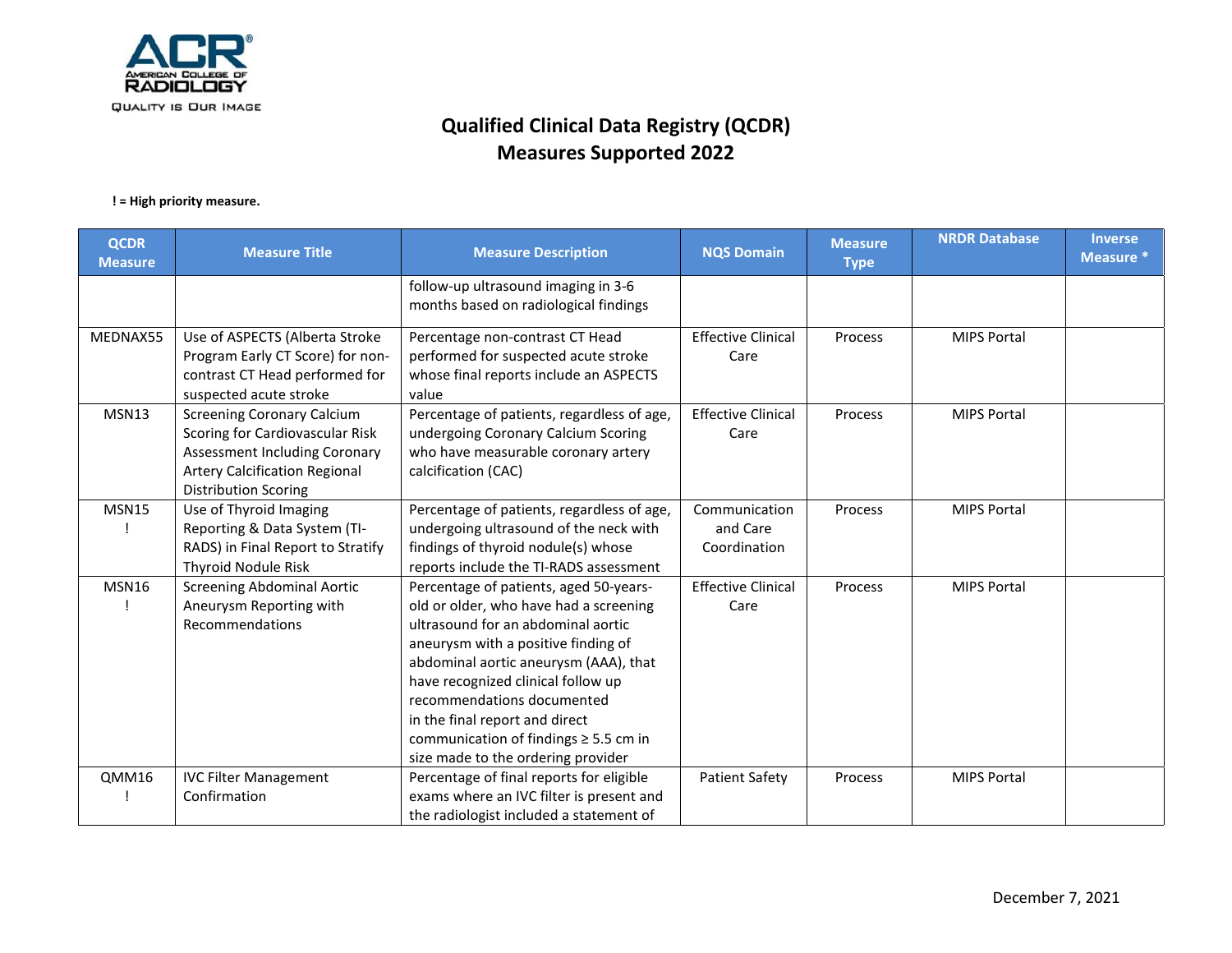

| <b>QCDR</b><br><b>Measure</b> | <b>Measure Title</b>                                                                                                                               | <b>Measure Description</b>                                                                                                                                                                                                                                                                                                                                                                                                                                                                                   | <b>NQS Domain</b>                         | <b>Measure</b><br><b>Type</b> | <b>NRDR Database</b> | <b>Inverse</b><br>Measure * |
|-------------------------------|----------------------------------------------------------------------------------------------------------------------------------------------------|--------------------------------------------------------------------------------------------------------------------------------------------------------------------------------------------------------------------------------------------------------------------------------------------------------------------------------------------------------------------------------------------------------------------------------------------------------------------------------------------------------------|-------------------------------------------|-------------------------------|----------------------|-----------------------------|
|                               |                                                                                                                                                    | recommendation in the impression of<br>the report for the treating clinician to:<br>1) Assess if there is a management plan<br>in place for the patient's IVC filter,<br><b>AND</b><br>2) If there is no established management<br>plan for the patient's IVC filter, refer the<br>patient to an interventional clinician on a                                                                                                                                                                               |                                           |                               |                      |                             |
| QMM17                         | Appropriate Follow-up<br><b>Recommendations for Ovarian-</b><br>Adnexal Lesions using the<br>Ovarian-Adnexal Reporting and<br>Data System (O-RADS) | nonemergent basis for evaluation<br>The percentage of final reports for<br>female patients receiving a transvaginal<br>ultrasound (US) examination of the pelvis<br>(including transabdominal/transvaginal<br>exams) where a clinically relevant lesion<br>is detected, in which the radiologist<br>describes the lesion using O-RADS<br>Lexicon Descriptors and subsequently<br>makes the correct clinical management<br>recommendation based on the O-RADS<br>Risk Stratification and Management<br>System | Communication<br>and Care<br>Coordination | Process                       | <b>MIPS Portal</b>   |                             |
| QMM18                         | Use of Breast Cancer Risk Score<br>on Mammography                                                                                                  | The percentage of final reports for<br>screening mammograms which include<br>the patient's estimated numeric risk<br>assessment based on published<br>guidelines, and appropriate<br>recommendations for supplemental<br>screening based on the patient's                                                                                                                                                                                                                                                    | Communication<br>and Care<br>Coordination | Process                       | <b>MIPS Portal</b>   |                             |